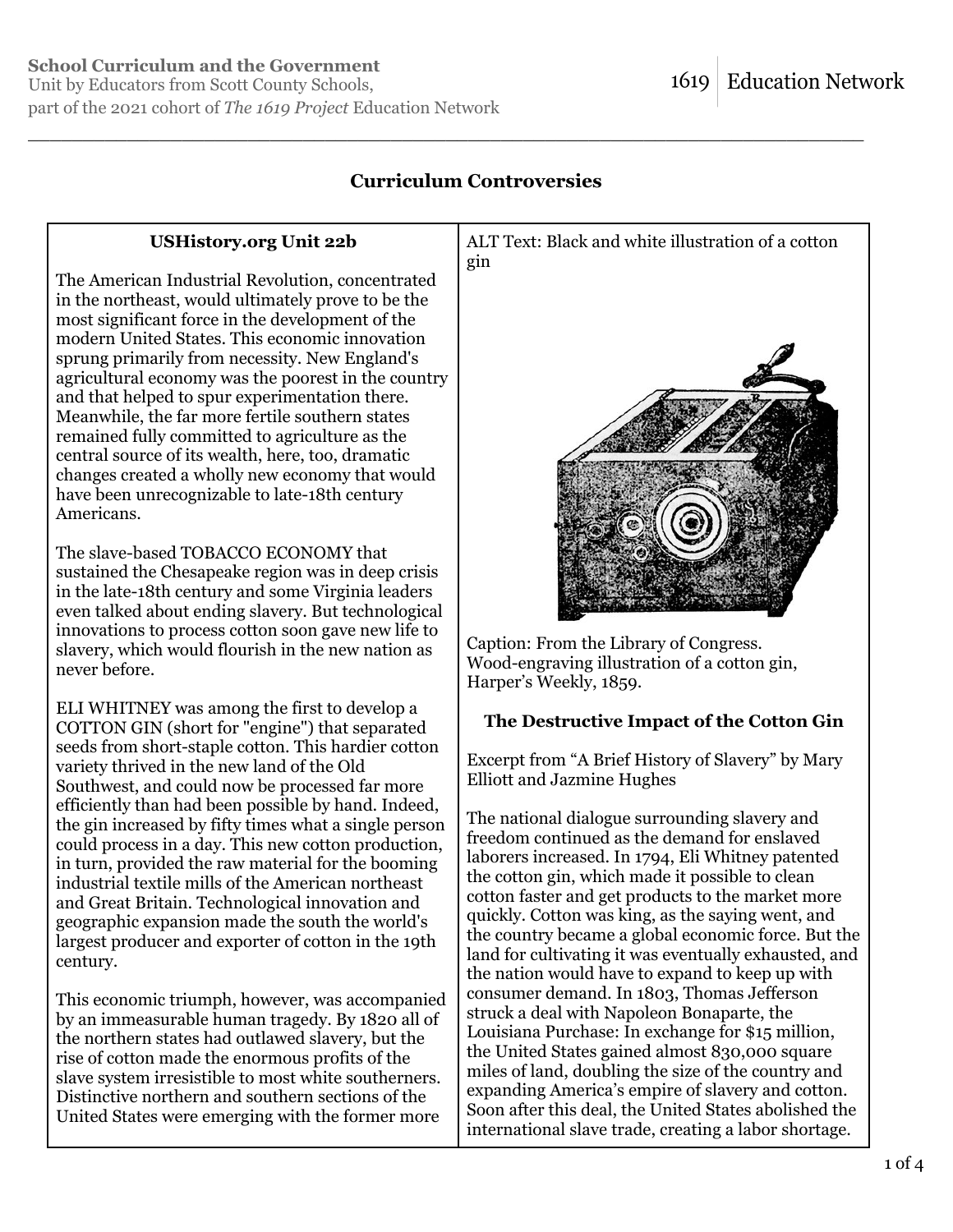| urban and industrial and the latter more<br>agricultural, but the new economies of each section<br>were deeply intertwined. Not only did southern<br>cotton feed northern textile mills, but northern<br>insurers and transporters played a major part in the<br>growth of the modern slave economy of the cotton<br>south. | Under these circumstances, the domestic slave<br>trade increased as an estimated one<br>million enslaved people were sent to the Deep South<br>to work in cotton, sugar and rice fields. |
|-----------------------------------------------------------------------------------------------------------------------------------------------------------------------------------------------------------------------------------------------------------------------------------------------------------------------------|------------------------------------------------------------------------------------------------------------------------------------------------------------------------------------------|
| <b>USHistory.org 5b Indentured Servitude</b>                                                                                                                                                                                                                                                                                | <b>Excerpt from "A Brief History of Slavery" by</b>                                                                                                                                      |
| The growth of tobacco, rice, and indigo and the                                                                                                                                                                                                                                                                             | Mary Elliott and Jazmine Hughes. From the                                                                                                                                                |
| plantation economy created a tremendous need for                                                                                                                                                                                                                                                                            | 1619 Project.                                                                                                                                                                            |
| labor in Southern English America. Without the aid                                                                                                                                                                                                                                                                          | Sometime in 1619, a Portuguese slave ship, the São                                                                                                                                       |
| of modern machinery, human sweat and blood was                                                                                                                                                                                                                                                                              | João Bautista, traveled across the Atlantic Ocean                                                                                                                                        |
| necessary for the planting, cultivation, and                                                                                                                                                                                                                                                                                | with a hull filled with human cargo: captive Africans                                                                                                                                    |
| harvesting of these cash crops. While slaves existed                                                                                                                                                                                                                                                                        | from Angola, in southwestern Africa. The men,                                                                                                                                            |
| in the English colonies throughout the 1600s,                                                                                                                                                                                                                                                                               | women and children, most likely from the kingdoms                                                                                                                                        |
| indentured servitude was the method of choice                                                                                                                                                                                                                                                                               | of Ndongo and Kongo, endured the horrific journey,                                                                                                                                       |
| employed by many planters before the 1680s. This                                                                                                                                                                                                                                                                            | bound for a life of enslavement in Mexico. Almost                                                                                                                                        |
| system provided incentives for both the master and                                                                                                                                                                                                                                                                          | half the captives had died by the time the ship was                                                                                                                                      |
| servant to increase the working population of the                                                                                                                                                                                                                                                                           | seized by two English pirate ships; the remaining                                                                                                                                        |
| Chesapeake colonies.                                                                                                                                                                                                                                                                                                        | Africans were taken to Point Comfort, a port near                                                                                                                                        |
| Virginia and Maryland operated under what was                                                                                                                                                                                                                                                                               | Jamestown, the capital of the English colony of                                                                                                                                          |
| known as the "HEADRIGHT SYSTEM." The leaders                                                                                                                                                                                                                                                                                | Virginia, which the Virginia Company of London                                                                                                                                           |
| of each colony knew that labor was essential for                                                                                                                                                                                                                                                                            | had established 12 years earlier. The colonist John                                                                                                                                      |
| economic survival, so they provided incentives for                                                                                                                                                                                                                                                                          | Rolfe wrote to Sir Edwin Sandys, of the Virginia                                                                                                                                         |
| planters to import workers. For each laborer                                                                                                                                                                                                                                                                                | Company, that in August 1619, a "Dutch man of                                                                                                                                            |
| brought across the Atlantic, the master was                                                                                                                                                                                                                                                                                 | war" arrived in the colony and "broughtnot"                                                                                                                                              |
| rewarded with 50 acres of land. This system was                                                                                                                                                                                                                                                                             | anything but 20 and odd Negroes, which the                                                                                                                                               |
| used by wealthy plantation aristocrats to increase                                                                                                                                                                                                                                                                          | governor and cape merchant bought for victuals."                                                                                                                                         |
| their land holdings dramatically. In addition, of                                                                                                                                                                                                                                                                           | The Africans were most likely put to work in the                                                                                                                                         |
| course, they received the services of the workers for                                                                                                                                                                                                                                                                       | tobacco fields that had recently been established in                                                                                                                                     |
| the duration of the indenture.                                                                                                                                                                                                                                                                                              | the area.                                                                                                                                                                                |
| This system seemed to benefit the servant as well.                                                                                                                                                                                                                                                                          | Forced labor was not uncommon -Africans and                                                                                                                                              |
| Each INDENTURED SERVANT would have their                                                                                                                                                                                                                                                                                    | Europeans had been trading goods and people                                                                                                                                              |
| fare across the Atlantic paid in full by their master.                                                                                                                                                                                                                                                                      | across the Mediterranean for centuries -but                                                                                                                                              |
| A contract was written that stipulated the length of                                                                                                                                                                                                                                                                        | enslavement had not been based on race. The                                                                                                                                              |
| service — typically five years. The servant would be                                                                                                                                                                                                                                                                        | trans-Atlantic slave trade, which began as early as                                                                                                                                      |
| supplied room and board while working in the                                                                                                                                                                                                                                                                                | the 15th century, introduced a system of slavery that                                                                                                                                    |
| master's fields. Upon completion of the contract,                                                                                                                                                                                                                                                                           | was commercialized, racialized and inherited.                                                                                                                                            |
| the servant would receive "freedom dues," a                                                                                                                                                                                                                                                                                 | Enslaved people were seen not as people at all but                                                                                                                                       |
| pre-arranged termination bonus. This might                                                                                                                                                                                                                                                                                  | as commodities to be bought, sold and exploited.                                                                                                                                         |
| include land, money, a gun, clothes or food. On the                                                                                                                                                                                                                                                                         | Though people of African descent —free and                                                                                                                                               |
| surface it seemed like a terrific way for the luckless                                                                                                                                                                                                                                                                      | enslaved — were present in North America as early                                                                                                                                        |
| English poor to make their way to prosperity in a                                                                                                                                                                                                                                                                           | as the 1500s, the sale of the "20 and odd" African                                                                                                                                       |
| new land. Beneath the surface, this was not often                                                                                                                                                                                                                                                                           | people set the course for what would become                                                                                                                                              |
| the case.                                                                                                                                                                                                                                                                                                                   | slavery in the United States                                                                                                                                                             |

\_\_\_\_\_\_\_\_\_\_\_\_\_\_\_\_\_\_\_\_\_\_\_\_\_\_\_\_\_\_\_\_\_\_\_\_\_\_\_\_\_\_\_\_\_\_\_\_\_\_\_\_\_\_\_\_\_\_\_\_\_\_\_\_\_\_\_\_\_\_\_\_\_\_\_\_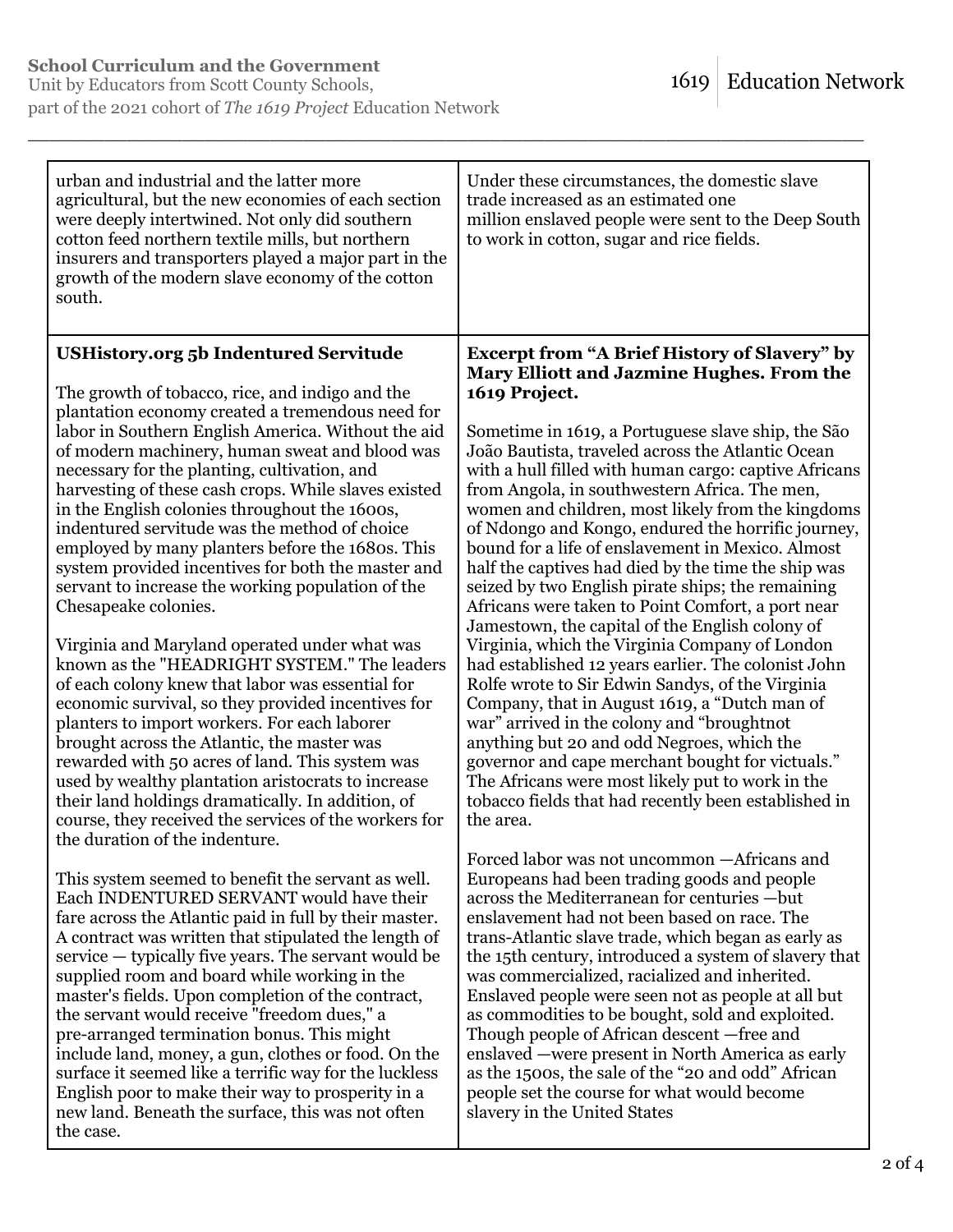grievances; that is, why the colonies deemed independence appropriate. King George was guilty of "repeated injuries" that intended to establish "ABSOLUTE TYRANNY" in North America. He has

"plundered our seas, burned our towns, and

Unit by Educators from Scott County Schools, part of the 2021 cohort of *The 1619 Project* Education Network

| From USHistory.org 10G "The Declaration of<br>Independence"                                                   | From "A Brief History of Slavery" by Mary<br><b>Elliott and Jazmine Hughes. From the 1619</b><br>Project. |
|---------------------------------------------------------------------------------------------------------------|-----------------------------------------------------------------------------------------------------------|
| The moment had finally come. Far too much bad                                                                 |                                                                                                           |
| blood existed between the colonial leaders and the                                                            | After the Revolutionary War, Thomas Jefferson and                                                         |
| crown to consider a return to the past. More and                                                              | other politicians —both slaveholding and not                                                              |
| more colonists felt deprived by the British not only                                                          | —wrote the documents that defined the new                                                                 |
| of their money and their civil liberties, but their lives<br>as well. Bloodshed had begun over a year ago and | nation. In the initial draft of the Declaration of<br>Independence, Jefferson condemned King George       |
| there seemed little chance of a ceasefire. The radical                                                        | III of Britain for engaging in the slave trade and                                                        |
| wing of the Continental Congress was gaining                                                                  | ignoring pleas to end it, and for calling upon the                                                        |
| strength with each passing day. It was time for a                                                             | enslaved to rise up and fight on behalf of the                                                            |
| formal break with mother England. It was time to                                                              | British against the colonists. This language was                                                          |
| declare independence.                                                                                         | excised from the final document, however, and all                                                         |
|                                                                                                               | references to slavery were removed, in stunning                                                           |
| On June 7, 1776, RICHARD HENRY LEE                                                                            | contrast to the document's opening statement on                                                           |
| introduced a resolution to the Congress that                                                                  | the equality of men. Jefferson was a lifelong                                                             |
| declared the thirteen colonies "free and independent<br>states." Congress did not act on the resolution       | enslaver. He inherited enslaved black people; he<br>fathered enslaved black children; and he relied on    |
| immediately. A vote was set for early July. In the                                                            | enslaved black people for his livelihood and                                                              |
| meantime it seemed appropriate that some sort of                                                              | comfort. He openly speculated that black people                                                           |
| explanation was in order for such a bold act. A                                                               | were inferior to white people and continually                                                             |
| subcommittee of five, including Benjamin Franklin,                                                            | advocated for their removal from the country. In                                                          |
| John Adams and THOMAS JEFFERSON, was                                                                          | 1791, Benjamin Banneker, a free black                                                                     |
| selected to choose the careful wording. Such a                                                                | mathematician, scientist, astronomer and                                                                  |
| document must be persuasive to a great many                                                                   | surveyor, argued against this mind-set when he                                                            |
| parties. Americans would read this and join the<br>patriot cause. Sympathetic Britons would read this         | wrote to Jefferson, then secretary of state, urging                                                       |
| and urge royal restraint. Foreign powers would read                                                           | him to correct his "narrow prejudices" and to<br>"eradicate that train of absurd and false ideas and      |
| this and aid the colonial militia. They might, that is,                                                       | opinions, which so generally prevails with respect                                                        |
| if the text were convincing. The five agreed that                                                             | to                                                                                                        |
| Jefferson was the most talented writer. They would                                                            | us." Banneker also condemned Jefferson's                                                                  |
| advise on his prose.                                                                                          | slaveholding in his letter and included a                                                                 |
|                                                                                                               | manuscript of his almanac, which would be printed                                                         |
| The declaration is divided into three main parts. The                                                         | the following year. Jefferson was unconvinced of                                                          |
| first was a simple statement of intent. Jefferson's                                                           | the intelligence of African-Americans, and in his                                                         |
| words echo down through the decades of American<br>life until the present day. Phrases like "ALL MEN          | swift reply only noted that he welcomed "such<br>proofs as you exhibit" of black people with "talents"    |
| ARE CREATED EQUAL," "unalienable rights," and                                                                 | equal to those of the other colors of men                                                                 |
| "life, liberty, and pursuit of happiness" have                                                                |                                                                                                           |
| bounced from the lips of Americans in grammar                                                                 |                                                                                                           |
| school and retirement. All are contained in the first                                                         |                                                                                                           |
| section that outlines the basic principles of the                                                             |                                                                                                           |
| enlightened leaders. The next section is a list of                                                            |                                                                                                           |

\_\_\_\_\_\_\_\_\_\_\_\_\_\_\_\_\_\_\_\_\_\_\_\_\_\_\_\_\_\_\_\_\_\_\_\_\_\_\_\_\_\_\_\_\_\_\_\_\_\_\_\_\_\_\_\_\_\_\_\_\_\_\_\_\_\_\_\_\_\_\_\_\_\_\_\_